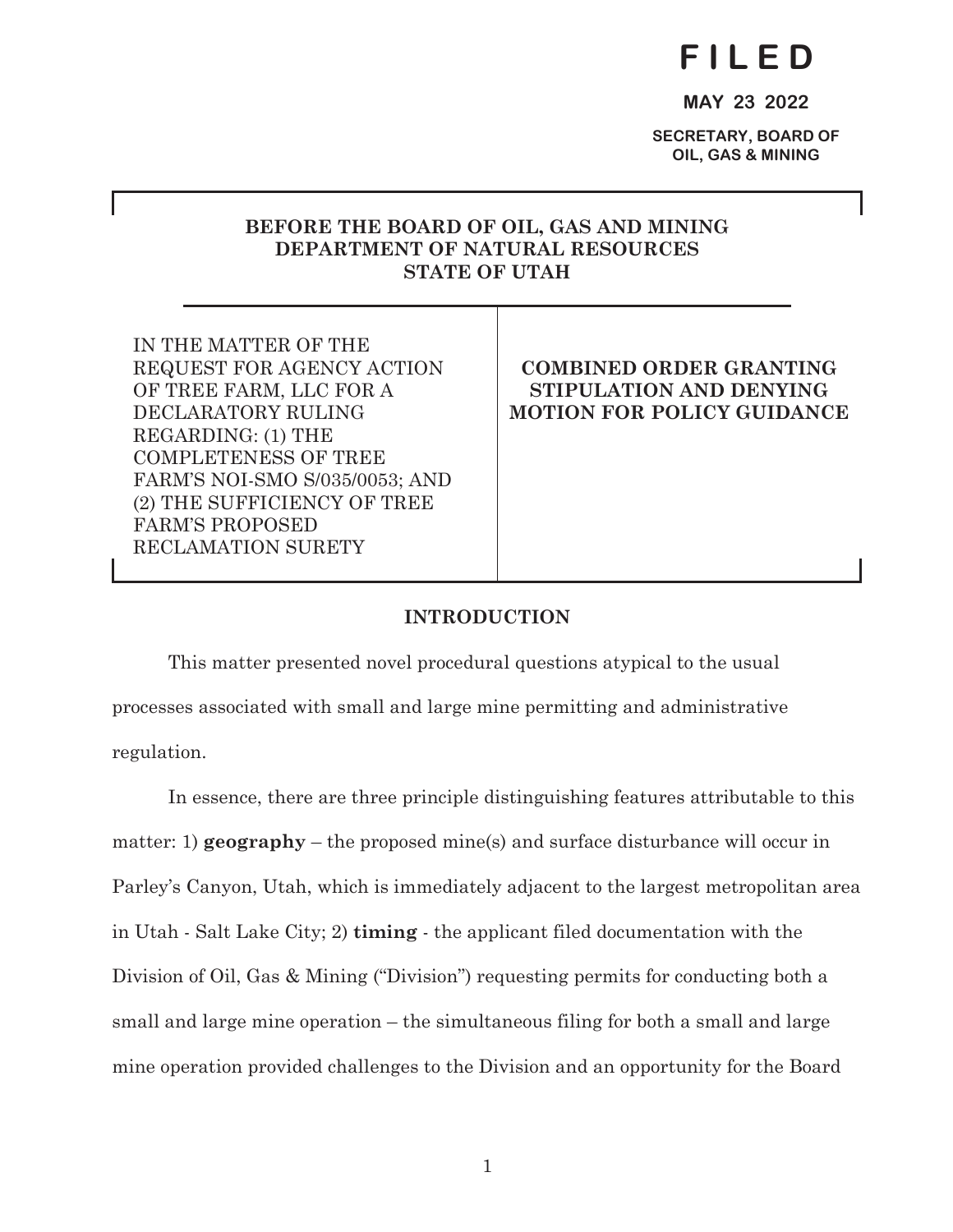to re-evaluate the applicable statutes; and 3) **public safety** - the application processes commensurate with this matter generated significant public comment and opposition to the proposed mine(s) based on concerns over public health and safety – the Board is unaware of another matter that has generated that level of public concern or public interest.

 Through this process, the Petitioner (Tree Farm, LLC) and the Division were able to reach an accord before the Board formally adjudicated the merits of this declaratory action. While the Board is appreciative of those efforts, the Board will take this opportunity to not only memorialize the Orders issued at the March 23, 2022, Public Hearing<sup>1</sup> but will also provide further guidance<sup>2</sup> by articulating its interpretation of the applicable statutory scheme as applied to this matter and/or any future analogous mining operation permit approval process.

#### **FACTUAL AND PROCEDURAL BACKGROUND**

 On or about November 12, 2021, Tree Farm, LLC ("Tree Farm") simultaneously filed a Notice of Intention ("NOI") for a small mine<sup>3</sup> and a NOI for a large mine<sup>4</sup> regarding planned mining operations on privately owned acreage within Parley's Canyon, Utah. The Division of Oil, Gas & Mining ("Division") reviewed the NOIs

<sup>&</sup>lt;sup>1</sup> The Board members at the March 23, 2022 Public Hearing included: Chris Hansen (Chair); Rich Borden (Vice Chair); Gordon Moon; LaVonne Garrison; Steve Church and Alan Walker. Board Member Selma Sierra was excused for personal reasons. The vote on the matters pending before the Board relevant to this cause was unanimous. The Board was represented by Michael Begley and Trevor Gruwell – both of whom are Assistant Attorney Generals. <sup>2</sup> Per Utah statute, "[t]he board shall be the policy making body for the Division of Oil, Gas, and Mining." Utah Code

Ann.  $\frac{6}{9}$  40-6-4(1)(b).

<sup>&</sup>lt;sup>3</sup> Tree Farm LLC, "Silver Mine," S/035/0053.<br><sup>4</sup> Tree Farm LLC, "Silver Mine," M/035/0054.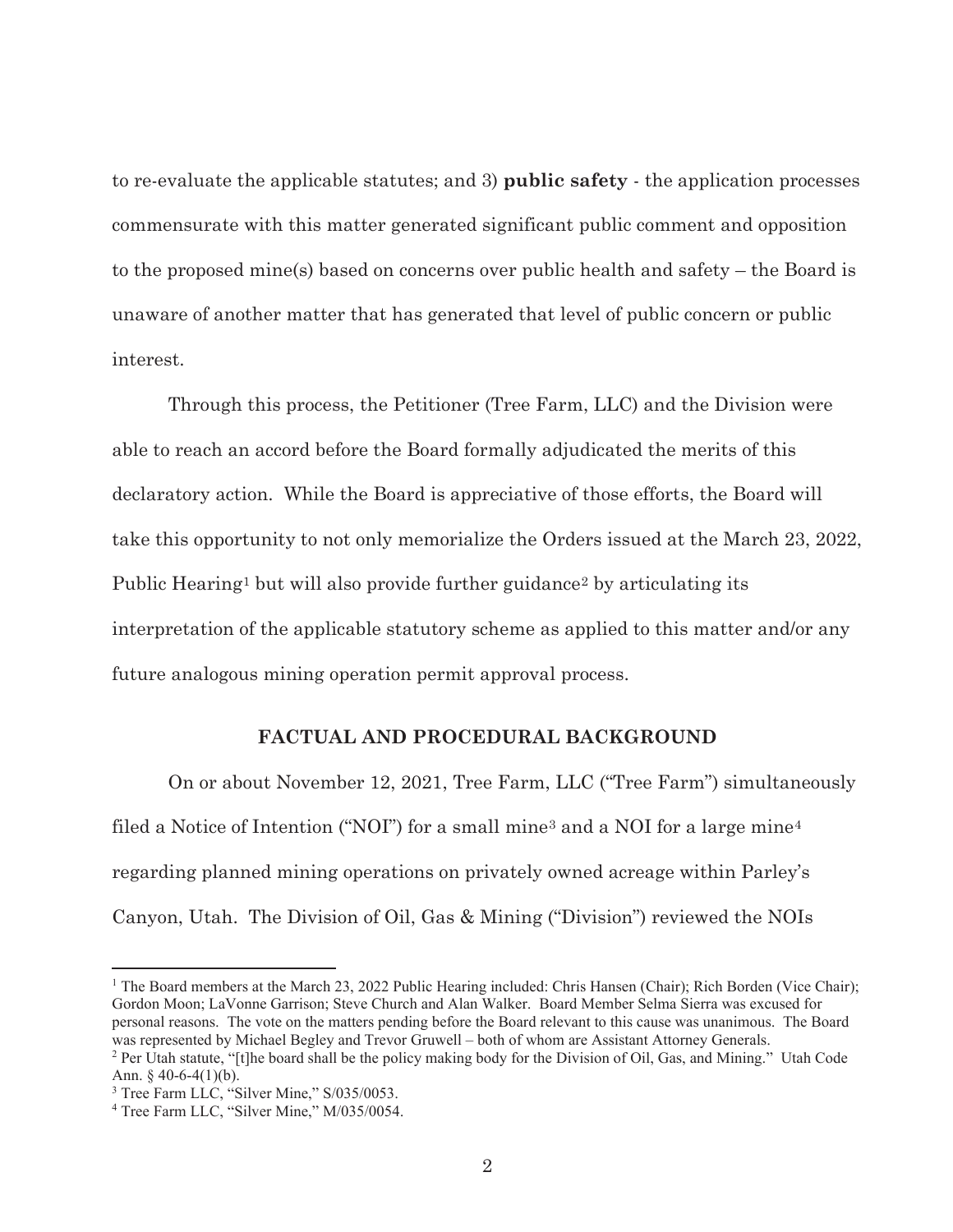submitted by Tree Farm and denied the small mine NOI and continued to process the large mine NOI.

 Tree Farm objected to the denial of the small mine NOI and filed a Request for Agency Action requesting a declaratory ruling from the Board of Oil, Gas & Mining ("Board") that the Division's denial of the small mine NOI was improper. Thereafter, several parties requested intervention5, which motions to intervene were granted by the Board.6 As discussed, significant public comment objecting to mining at the proposed location was also received.

 The issue was fully briefed by the Division and Tree Farm and the matter was set to be presented to the Board during the February 2022 regularly scheduled public hearing. However, in evaluating the respective arguments advanced by Tree Farm, the Division and the Intervenors ("the Parties"), the Board elected to continue the matter and requested supplemental briefing from the Parties. The Board specified:

With respect to initial procedures under Utah Admin. Code R641-104, after careful consideration of the filings submitted by the parties in the abovecaptioned matter, the Board observed a gap in the briefing concerning how Utah Code Ann. § 40-8-7 should be interpreted, including but not limited to, how Utah Code Ann. § 40-8-7 fits into the overall structure of the Utah Mined Land Reclamation Act, and the potential interplay between Utah Code Ann. §§ 40-8-7 and 40-8-13.

*See* Combined Order Continuing Hearing and Requesting Supplemental Briefing ("Supplemental Briefing Order"), p. 1.

<sup>&</sup>lt;sup>5</sup> The parties requesting intervention included Millcreek City, Salt Lake City, Richards Family Partnership and Save our Canyons (collectively, "the Intervenors").

<sup>6</sup> *See* "Order Granting Intervention" dated February 11, 2022.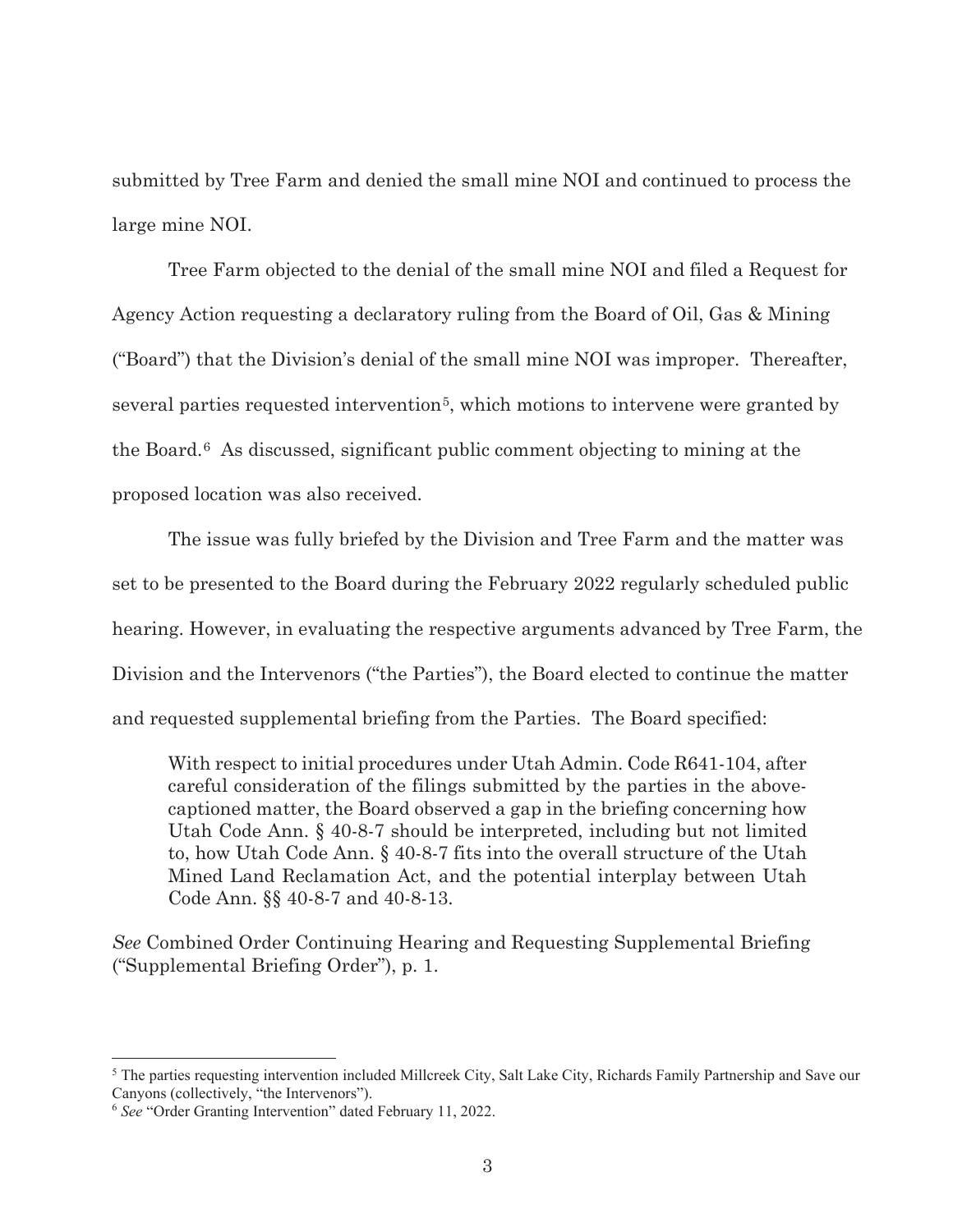Continuing, the Board's Supplemental Briefing Order specifically stated: "[f]urther, the Board hereby ORDERS the parties to submit supplemental briefing specific to the respective powers and duties of the Division and Board based on the relief requested, the stated positions in opposition and Utah Code Ann. §§ 40-8-7 and 40-8-13." Supplemental Briefing Order, p. 2.

 The impetus behind the Board's Supplemental Briefing Order was premised, in part, by Tree Farm's arguments suggesting:

The policy implemented by the State of Utah is to allow small mining operations to commence once a completed notice of intention for such operations has been submitted. Utah law does not contemplate an "approval" or "denial" by the Division as to a notice of intention. Rather, applicable Utah law provides for only a determination by the Division of the completeness of the notice of intention and a determination as to the sufficiency of the reclamation surety. Stated differently, there is no legal basis whatsoever for "denying" a properly complete notice of intention to commence small mining operations, as the Denial Letter purports to do, whether for "administrative efficiency" (as cited in the Denial Letter) or for any other reason.

*See e.g*., Tree Farm, Request for Agency Action ("RAA"), ¶ 18, pp. 4-5.

Despite Tree Farm's repeated assertions that the Division is limited to

performing two ministerial functions regarding small mine NOI's, the record failed to

present any arguments on the effect Utah Code Ann. § 40-8-7 has on these

proceedings.

For reasons set forth below, the Board considers Utah Code Ann. § 40-8-7 to

provide additional regulatory oversight on "all mining operations" conducted in Utah.

As such, and despite Tree Farm's assertions to the contrary, depending on the issues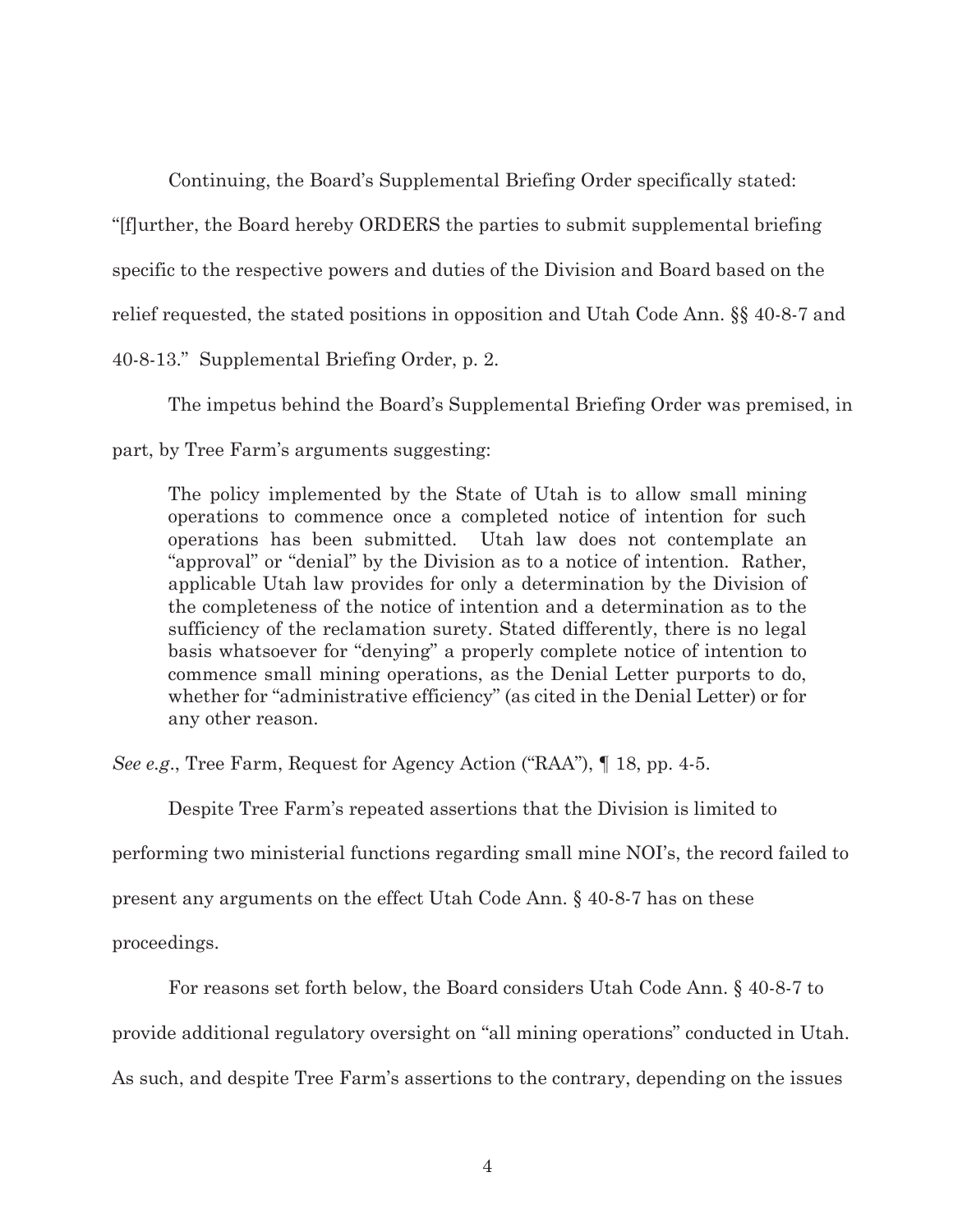being presented, the Division is not limited to simply rubber-stamping small mine NOIs and/or the Division's scope of review on small mine NOIs is not limited to simply evaluating "completeness" and the "sufficiency of the reclamation surety."

#### **ORIGINAL PARTIES FAILURE TO COMPLY WITH A BOARD ORDER**

 As noted above, on February 24, 2022, the Board issued its Supplemental Briefing Order which continued the proceedings to March 23, 2022 and directed supplemental briefing be submitted by the Parties. Despite the clear and unequivocal directives in the Supplemental Briefing Order, neither of the original Parties, Tree Farm and the Division, filed supplemental briefing on the relevant topic.7

 Instead, on March 16, 2022, the original parties filed a Stipulated Motion to Dismiss ("Stipulated Motion"). The Stipulated Motion outlined that Tree Farm would no longer contest the Division's denial of the small mine NOI, Tree Farm would withdraw its previously filed large mine, and Tree Farm would re-file a small mine NOI. As part of the Stipulated Motion, the original Parties concluded that Tree Farm's RAA was now moot. This unilateral determination was done despite the fact the Stipulated Motion required Board review and approval.8

 $^7$  The record indicates that Intervenor Salt Lake City Corporation also failed to submit supplemental briefing and/or join in another submission by the other Intervenors.

<sup>&</sup>lt;sup>8</sup> In fact, the authority cited in support of the Stipulated Motion expressly requires a Board determination on the relief being requested*. See e.g*., Stipulated Motion, p. 1 *citing* Rule 41(a)(2) of the Utah Rules of Civil Procedure ("[e]xcept as provided in paragraph (a)(1), an action may be dismissed at the plaintiff's request by court order only on terms the court considers proper." *See also* Stipulated Motion, p. 1 citing Utah Admin. Code R641-104-100.160 ("[m]otions may be submitted for the Board's decision on either written or oral argument and the filing of affidavits in support or contravention thereof may be permitted.").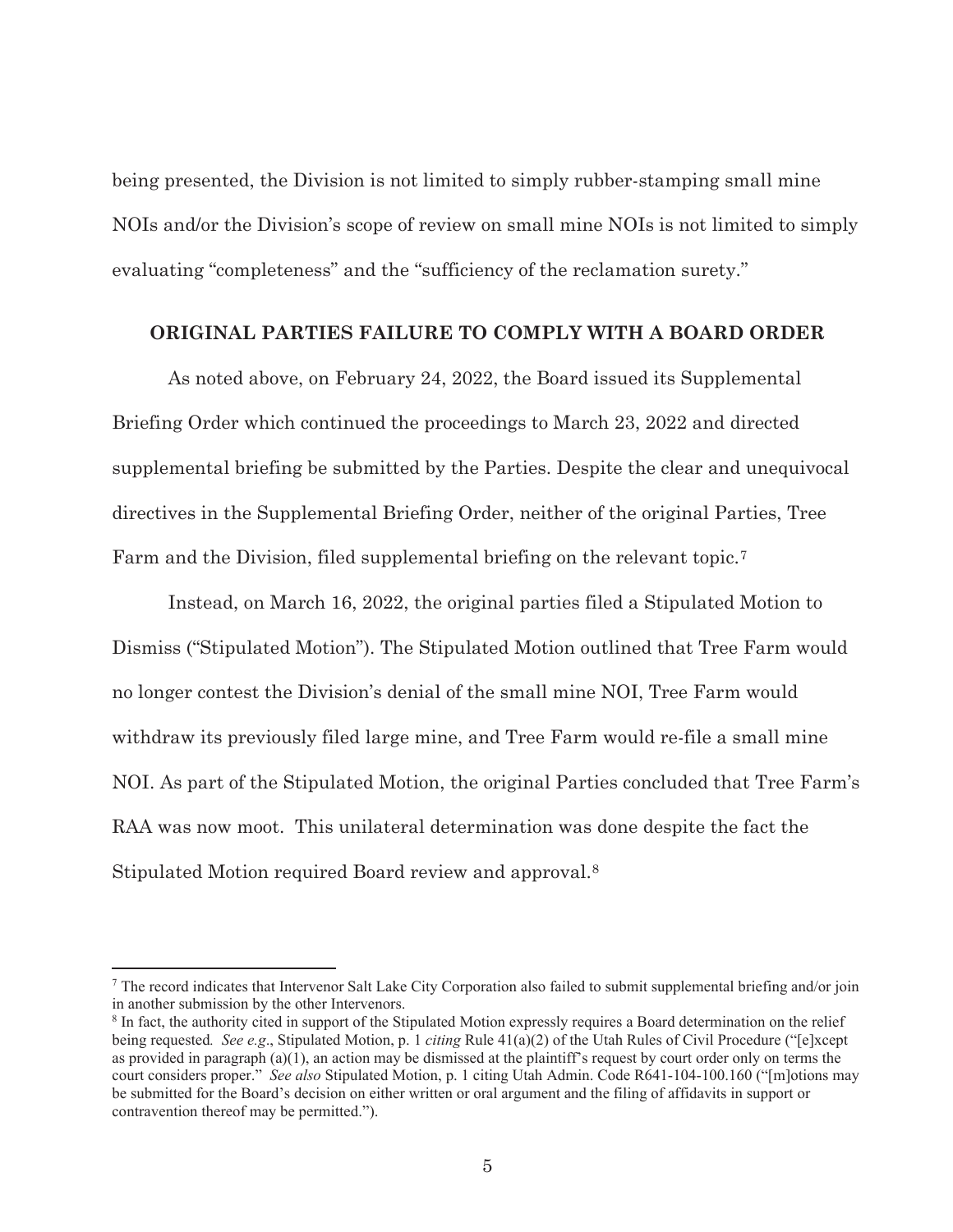The Board reminds the original parties that it was not their determination to make as to whether the RAA was moot. Rather, under this matter's procedural history<sup>9</sup>, a determination of mootness occurs only after a Board action renders a matter or issue moot. Certainly, a premature determination of "mootness" by the original parties did not alleviate the preexisting requirement to comply with the Board's Supplemental Briefing Order. At an absolute minimum, under Utah law, if Tree Farm and/or the Division believed issues presented were moot, they had the burden of persuading the Board to make such a determination and did not otherwise have the authority to unilaterally decide mootness of the RAA and escape the requirements of the Board's Supplemental Briefing Order.10

 The Board notifies the Parties that it expects and demands compliance with the Orders it issues.11 If this situation occurs again, the Board intends on pursuing all avenues available to ensure compliance with the Board's regulatory authority.12 Moreover, the Board reserves the right to assert any argument or defense in the future regarding non-compliance with a Board Order including, but not limited to, whether

<sup>&</sup>lt;sup>9</sup> Voluntary dismissal without Board action was unavailable to Tree Farm since responsive pleadings were filed and the Stipulated Motion was not signed by all the parties who appeared. *See e.g.*, Rule  $41(a)(1)(A)(i)$  and Rule  $41(a)(1)(A)(ii)$ of the Utah Rules of Civil Procedure.

<sup>10</sup> *See generally, State v. Legg*, 2016 UT App 168, ¶ 9, 380 P.3d 360, 363, aff'd, 2018 UT 12, ¶ 9, 417 P.3d 592 ("The burden of persuading the court that an issue is moot lies with the party asserting mootness.") *Id*. (quoting *Salt Lake County v. Holliday Water Co.*, 2010 UT 45, ¶ 21, 234 P.3d 1105).<br><sup>11</sup> The Board's rules also require ". . . representation at hearings before the Board will be by attorneys licensed to

practice law in the state of Utah. . . ." Utah Admin. Code R641-102-200. This requirement is necessarily coupled with compliance with all rules of professional conduct including, but not limited to, complete candor to the tribunal and the requirement to disclose all controlling authority even if the authority is adverse to the client's position. *See* Utah R. Prof. Cond. 3.3(a)(2).

<sup>12</sup> *See e.g*., Utah Code Ann. §§ 40-8-6(4) and Utah Code Ann. 40-8-9(1)(a).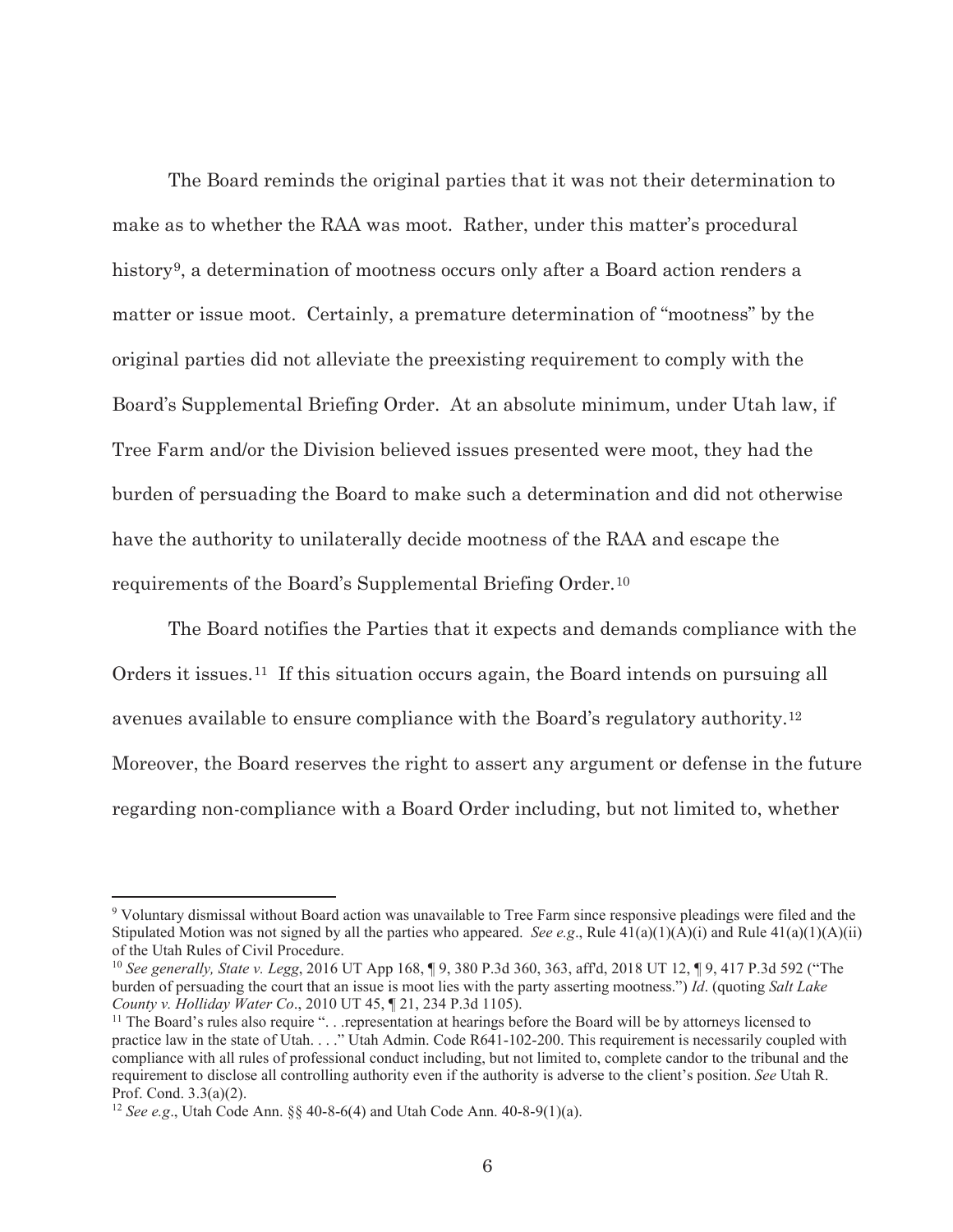there was a waiver and/or other preclusive effect resulting from failure to comply with specific directives contained in a Board Order.

### **STATUTORY ANALYSIS PROVIDED BY THE SUPPLEMENTAL BRIEFING**

 The majority of the Intervenors complied with the Supplemental Briefing Order. In the responsive submissions, the Intervenors largely confirmed the Board's interpretation of the operative statutes that are in play given the pertinent facts and issues presented in the matter *sub judice*.

 Millcreek City accurately describes the general rules of statutory construction attributable to this matter.13 As referenced by Millcreek City, "Courts have 'repeatedly affirmed [a] commitment to interpreting statutes according to the 'plain' meaning of their text,' as that is the "best evidence of the legislature's intent*." S. Utah Valley Elec. Serv. Dist. v. Payson City*, 2021 UT 68, ¶ 20, 502 P.3d 272, 276. However, courts "do not interpret the 'plain meaning' of a statutory term in isolation," but against the "relevant context of the statute." *Id*. at ¶ 26. Further, the plain language of a statute is to be read "as a whole and interpret[ed] . . . in harmony with other statutes in the same chapter and related chapters." *State v. Harker*, 2010 UT 56, ¶ 12, 240 P.3d 780, 784.

 Distilling Millcreek City and Save Our Canyons' arguments based on the referenced rules of statutory construction, it is clear Millcreek City and Save Our

 $<sup>13</sup>$  Millcreek City's analysis, which the Board is referencing and incorporating herein, is contained in the Supplemental</sup> Brief of Intervenor Millcreek City, pp. 3-6. In addition, Save Our Canyons correctly filed a "Joinder in Millcreek City's Supplemental Brief."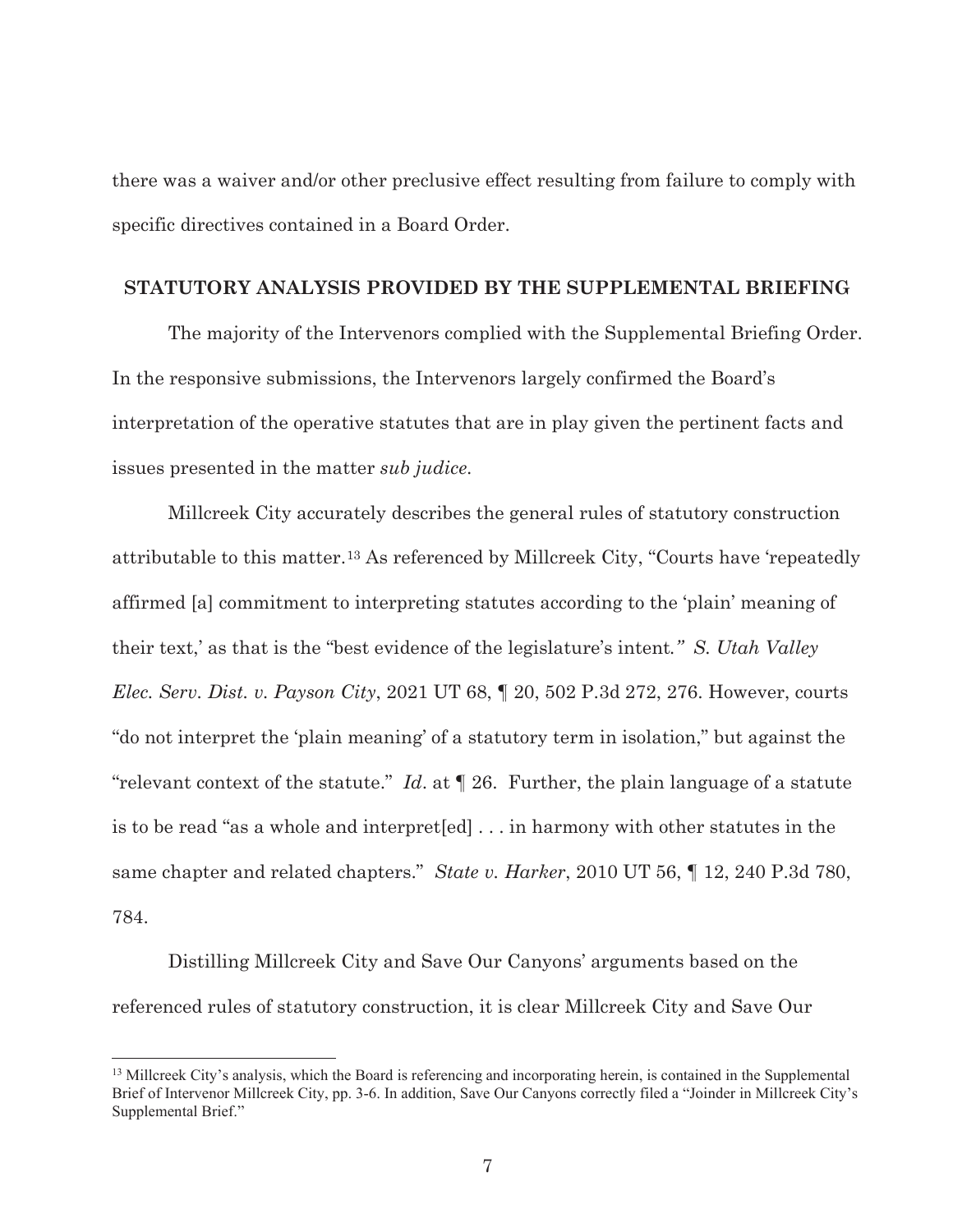Canyons interpret Utah Code Ann. §§ 40-8-7 and 40-8-13 as conferring broader regulatory authority to the Board and the Division well beyond the narrow interpretation of Utah Code Ann. 40-8-13 offered by Tree Farm.

 Intervenor Richards Family Partnership also appropriately added to the analysis by referencing additional rules of statutory construction applicable to Tree Farm's proposed mining operations.14 As cited by Richards Family Partnership, "[g]enerally, when interpreting statutes we seek to avoid interpretations "which render some part of a provision nonsensical or absurd." *Marion Energy, Inc. v. KFJ Ranch P'ship*, 2011 UT 50, ¶ 26, 267 P.3d 863, 869. Similarly, Richards Family Partnership cites this rule of statutory construction, "we avoid any interpretation which renders parts or words in a statute inoperative or superfluous in order to give effect to every word of a statute." *Monarrez v. Utah DOT*, 2016 UT 10, ¶ 11, 368 P.3d 846, 852.

 Richards Family Partnership essentially joined the other parties submitting supplemental briefing, but also raised another issue:

Specifically, Utah Code Ann. § 40-8-7(1)(i) grants broad discretion and authority to both the Board and the Division to require "that mining operations be conducted to minimize or prevent hazards to public health and safety." That authority applies to both small and large mine operations. Given the plethora of health and safety concerns that the proposed mining operation poses – as addressed by [Richards Family Partnership], the other Intervenors, and myriad public commentators – it is entirely appropriate for the Board and the Division to require Tree Farm to address those issues before Tree Farm begins mining operations.

<sup>&</sup>lt;sup>14</sup> Richards Family Partnership's analysis, which the Board is referencing and incorporating herein, is contained in the Richards Family Partnership's Brief per the Board's Feb. 24, 2022 Order, pp. 2-3.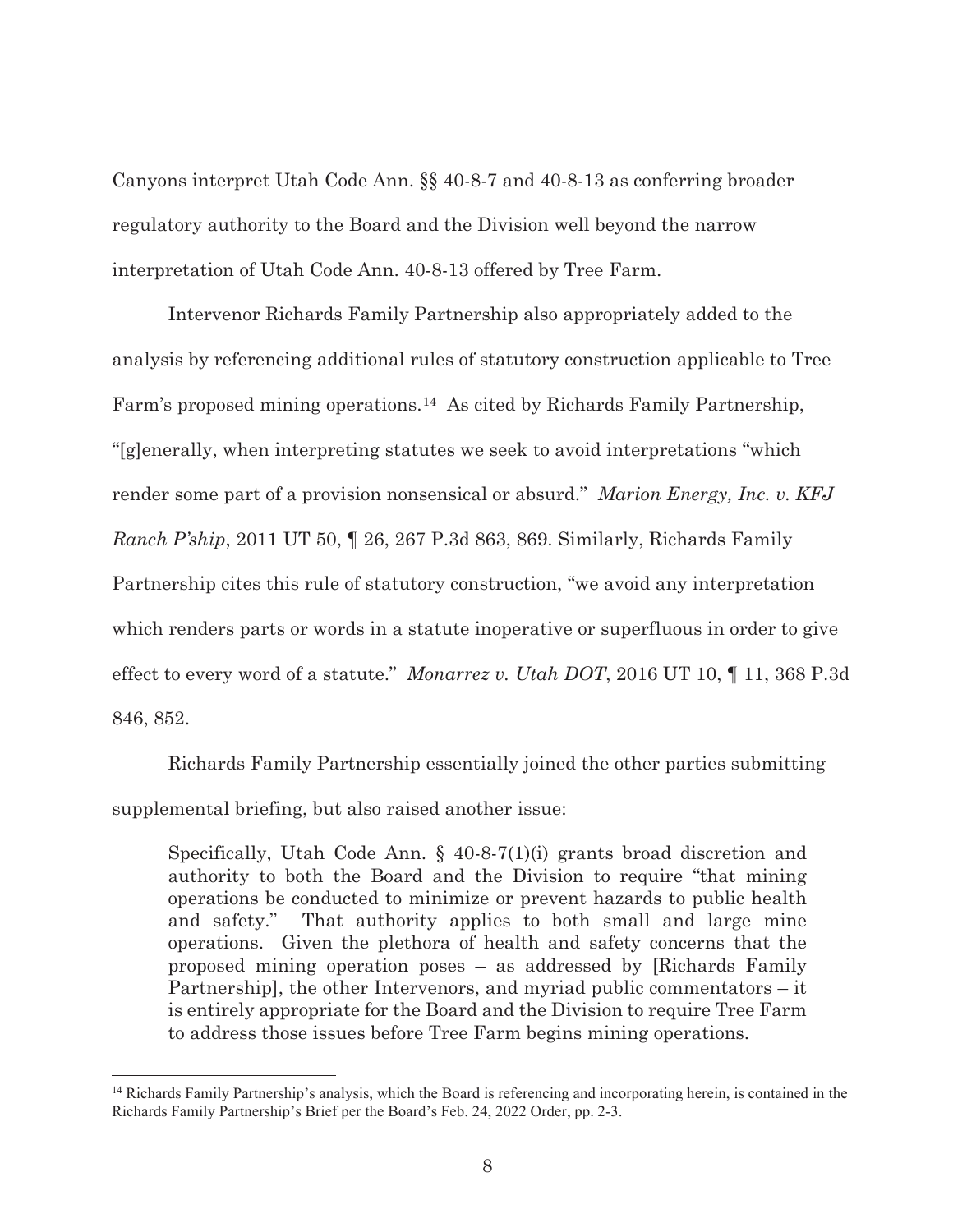*See* Richards Family Partnership's Brief per the Board's Feb. 24, 2022 Order, p. 2.

 The Board wishes to acknowledge and thank the Intervenors for their contributions in analyzing the issues presented in this matter. Moreover, the Board agrees with the points and authorities raised by the Intervenors.

## **THE BOARD'S INTERPRETATION OF THE INTERPLAY BETWEEN UTAH CODE ANN. § 40-8-7 AND UTAH CODE ANN. § 40-8-13.**

 Historically, most small mine operations in Utah were conducted in remote and rural areas with minimum interface with denser and more populated areas. Accordingly, these small mines were well suited to fall within a streamlined permitting process. The Board interprets the plain language of Utah Code Ann. § 40- 8-13(5) – "[e]xcept for the form and the amount of surety, an approval of a notice of intention for small mining operations is not required" - to encapsulate the Legislature's desire to expedite small mine permitting if the circumstances are appropriate.15

 However, the Legislature also created additional mechanisms for regulatory oversight if the situation warrants. In particular, and after harmonizing the operative statutes within the Utah Mined Reclamation Act, if the Division determined the

<sup>&</sup>lt;sup>15</sup> *See also* Utah Code Ann. § 40-8-4(3)(b) ("an approved notice of intention is not required for small mining operations.") and Utah Code Ann. § 40-8-13(d) ("the notice of intention for mining operations, other than small mining operations, shall include a plan for reclamation of the lands affected as required by rules promulgated by the board."). However, even without harmonizing Utah Code Ann. § 40-8-13 with Utah Code Ann. § 40-8-7, § 40-8-13 contemplates a procedure whereby the operator must remove any "objections" to the notice of intention, including obtaining "a ruling relative to the objections to the board." *See Id*., (4)(b). The process contemplated under Utah Code Ann. § 40-8-13(4) is another factor militating against the narrow interpretation of the Division's authority regarding small mine NOI's advanced by Tree Farm.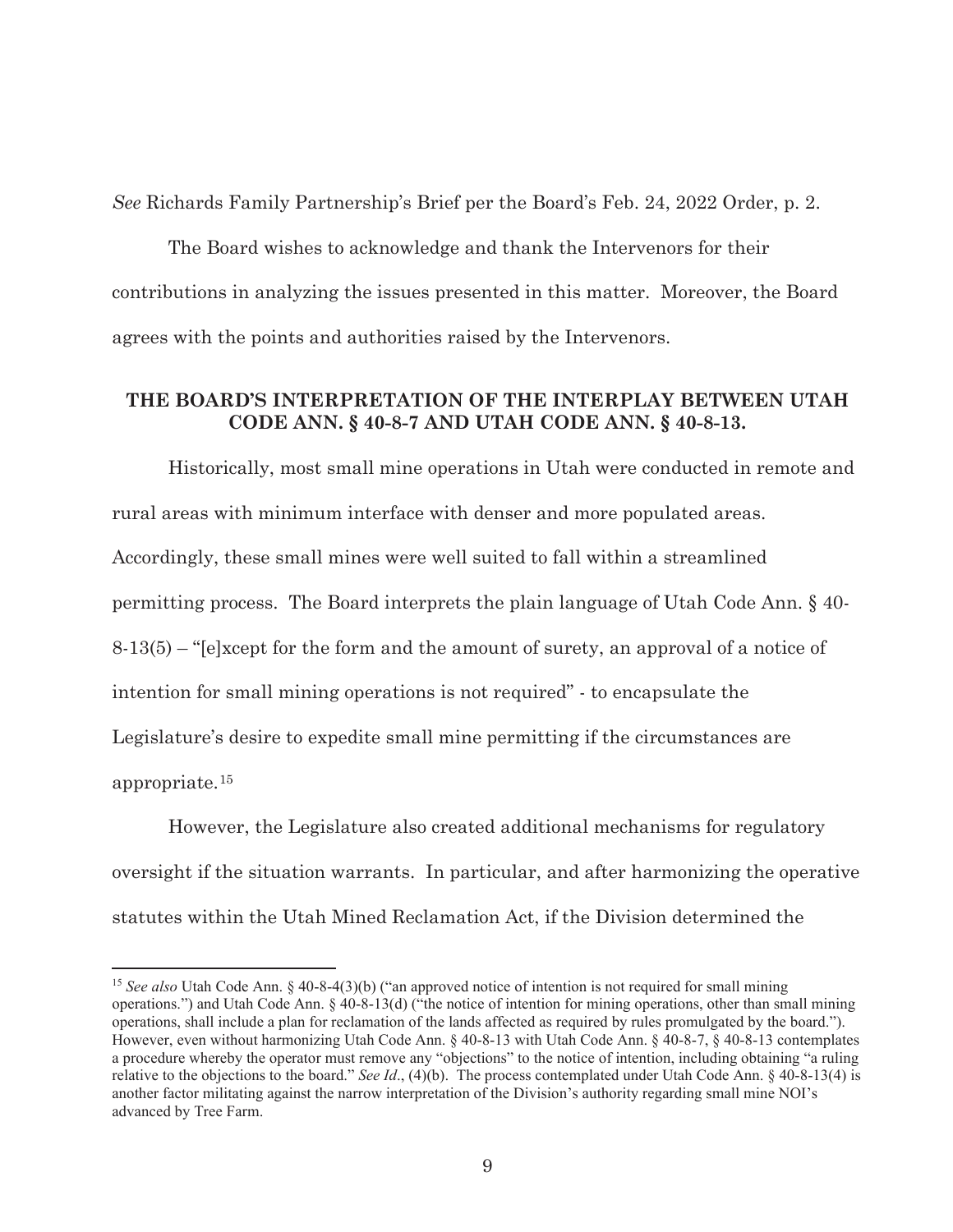situation called for broader review and approval, after receiving a small mine NOI, Utah Code Ann. § 40-8-7 authorizes the Division to file a Notice of Agency Action ("NOAA") or similar filing regarding the proposed small mine NOI. Thereafter, following briefing and a hearing, the Board can evaluate and determine if the additional protections under Utah Code Ann. § 40-8-7 are warranted. The Board interprets the phrase "[t]he board and the division may require" under Utah Code Ann. § 40-8-7(1) to require the Board to agree with the concerns raised by the Division in the filed NOAA before imposing additional regulatory protections.

 If the Board concurs with the Division, the additional regulatory requirements under Utah Code Ann. § 40-8-7 become available, including: (1) approval of mining operations, including small mine NOIs, be approved "before the mining operation commences or continues pursuant to Sections 40-8-13 and 40-8-23"16; (2) "for mining operations, including small mining operations, the furnishing and maintenance of reasonable surety to guarantee that the land affected is reclaimed according to approved plans consistent with on-site conditions"17; (3) "that the operator pay legally determined public liability and property damage claims resulting from the mining operations"18; and (4) that mining operations be conducted to minimize or prevent hazards to public health and safety."19

<sup>16</sup> Utah Code Ann. § 40-8-7(1)(a).

<sup>&</sup>lt;sup>17</sup> *Id.* at (1)(c). <sup>18</sup> Id. at (1)(e).

 $^{19}$  *Id.* at (1)(j).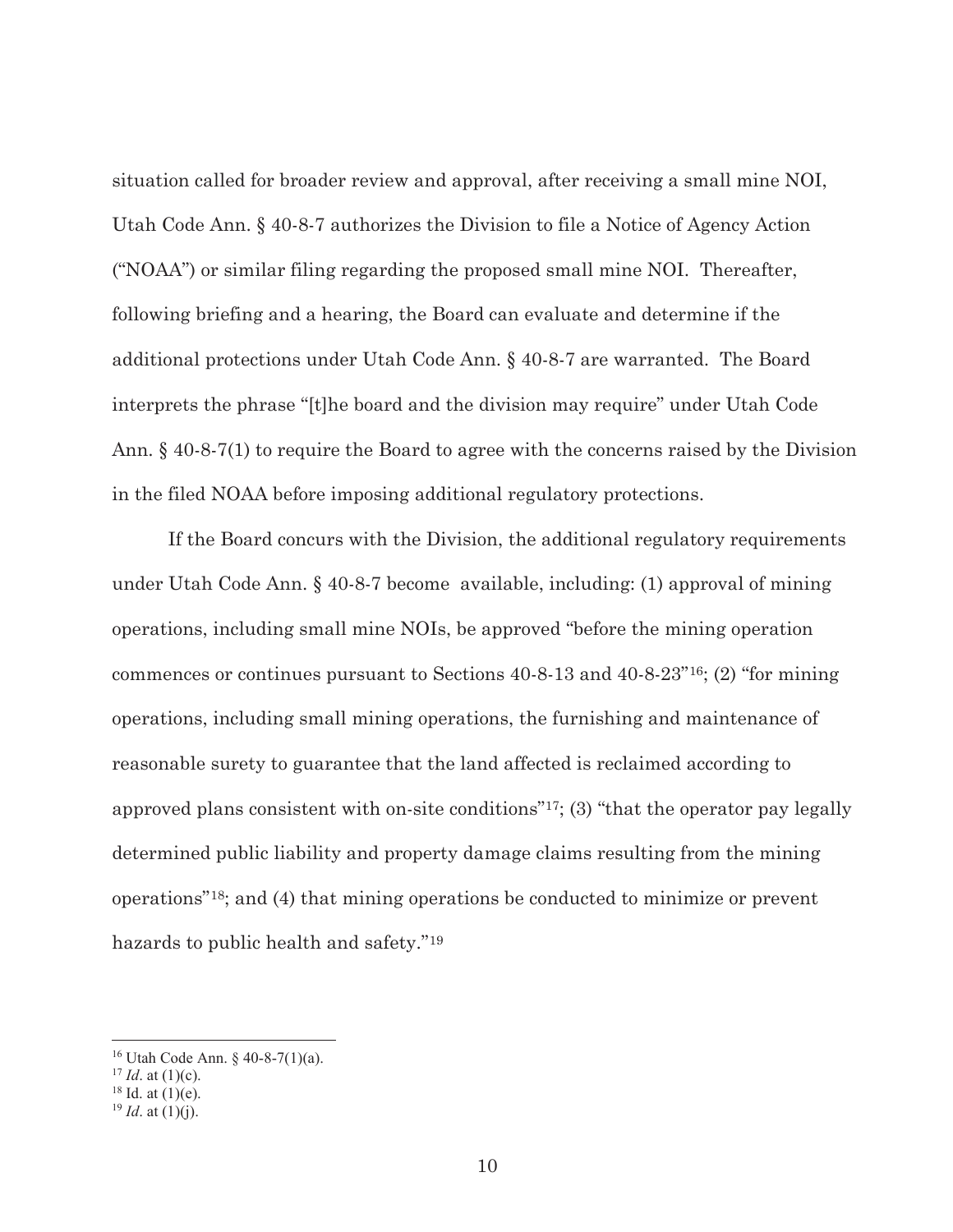With respect to public health and safety compliance, although the Board has expertise in environmental matters<sup>20</sup>, the Board interprets this statutory provision as requiring the approval of any permit that may be required from sister regulatory agencies to be of record prior to the commencement of mining operations. For example, based on the record in this matter, to ensure that Utah Code Ann. § 40-8- 7(1)(j) is complied with, even for the proposed small mine NOI, Tree Farm would be required to provide to the Board evidence and testimony that all necessary permits and approvals from at least the Utah Division of Air Quality (air), the Division of Water Quality, the Division of Water Resources and the Division of Water Rights (water) and a fire prevention and mitigation plan issued from the Division of Forestry, Fire and State Lands (fire) are obtained prior to mining operations being conducted.

 In sum, the Board disagrees that the Division's interface with small mine NOIs is narrow and limited if the situation demands additional regulatory oversight. Based on the proximity of Tree Farm's proposed mining operations to the citizens of Salt Lake City, the additional protections contemplated by Utah Code Ann.  $\S$  40-8-7(1)(j) are likely warranted.

#### **ISSUES WITH THE DIVISION'S MOTION FOR POLICY GUIDANCE**

 As was discussed at the Public Hearing, the Board was perplexed with this filing by the Division. As previously stated, the Board's confusion was exacerbated by

 $20$  The majority of the Board members have worked in some capacity with extractive industries and are knowledgeable regarding environmental permitting and regulation. In addition, at least one Board member is required to have specific knowledge in ecological and environmental matters. Utah Code Ann. § 40-6-(2)(c)(iii).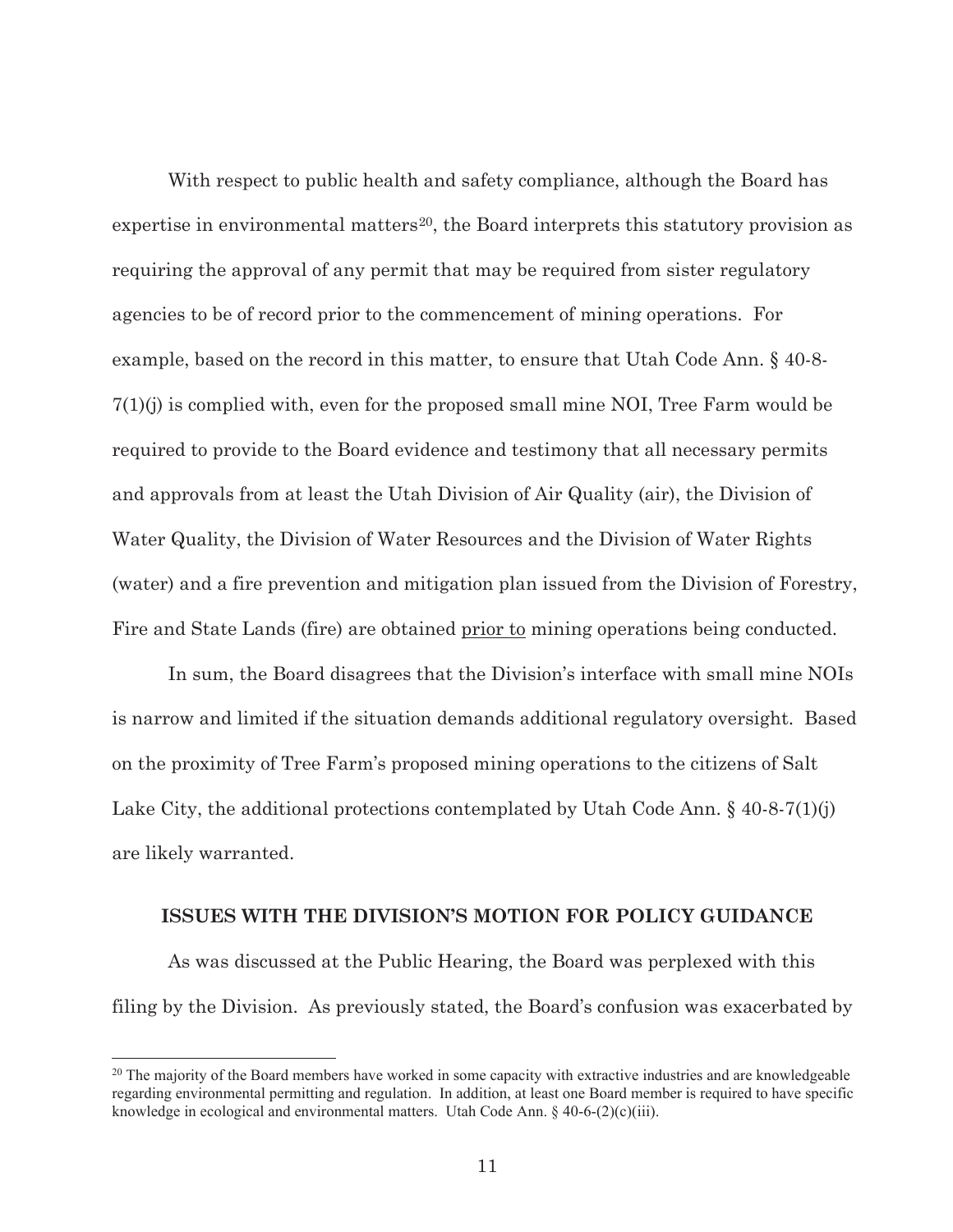the fact the Division failed to comply with the Board's Supplemental Briefing Order. Perhaps if the Division would have performed that exercise, the statutory path forward contained in this Order would have crystallized. Since that procedure did not occur, the Board disagrees with several premises asserted within the Division's Motion including, for example:

The Act requires the Division provide approval of Large Mine NOIs, but arguably does not require approval for Small Mine NOIs. Additionally, the Act requires a detailed reclamation plan for Large Mine NOIs, but only a simple statement that the operator promises to reclaim for Small Mine NOIs, without specific information on how or when the reclamation will be conducted.

*See* Division's Motion for Policy Guidance, p. 3.

 As previously noted, Utah Code Ann. § 40-8-7(1)(a) applies to "all mining operations" and if the situation warrants, approval from the Division before mining operations is authorized, even for small mine NOIs filed "pursuant to Section 40-8-13." *Id.* In addition, Utah Code Ann. § 40-8-7(1)(c) specifically authorizes the Division to impose a "reasonable surety to guarantee that the land affected is reclaimed according to approved plans consistent with the on-site conditions" and this level of additional protection is applicable to all mining operations "including small mining operations." *Id*.

 In addition, the Board is loath to issue purely advisory opinions. If any additional procedural issues remain after the issuance of this Order and the guidance contained herein, the Division and/or the public are encouraged to contact their local representatives and/or open a legislative bill file. If any of the existing administrative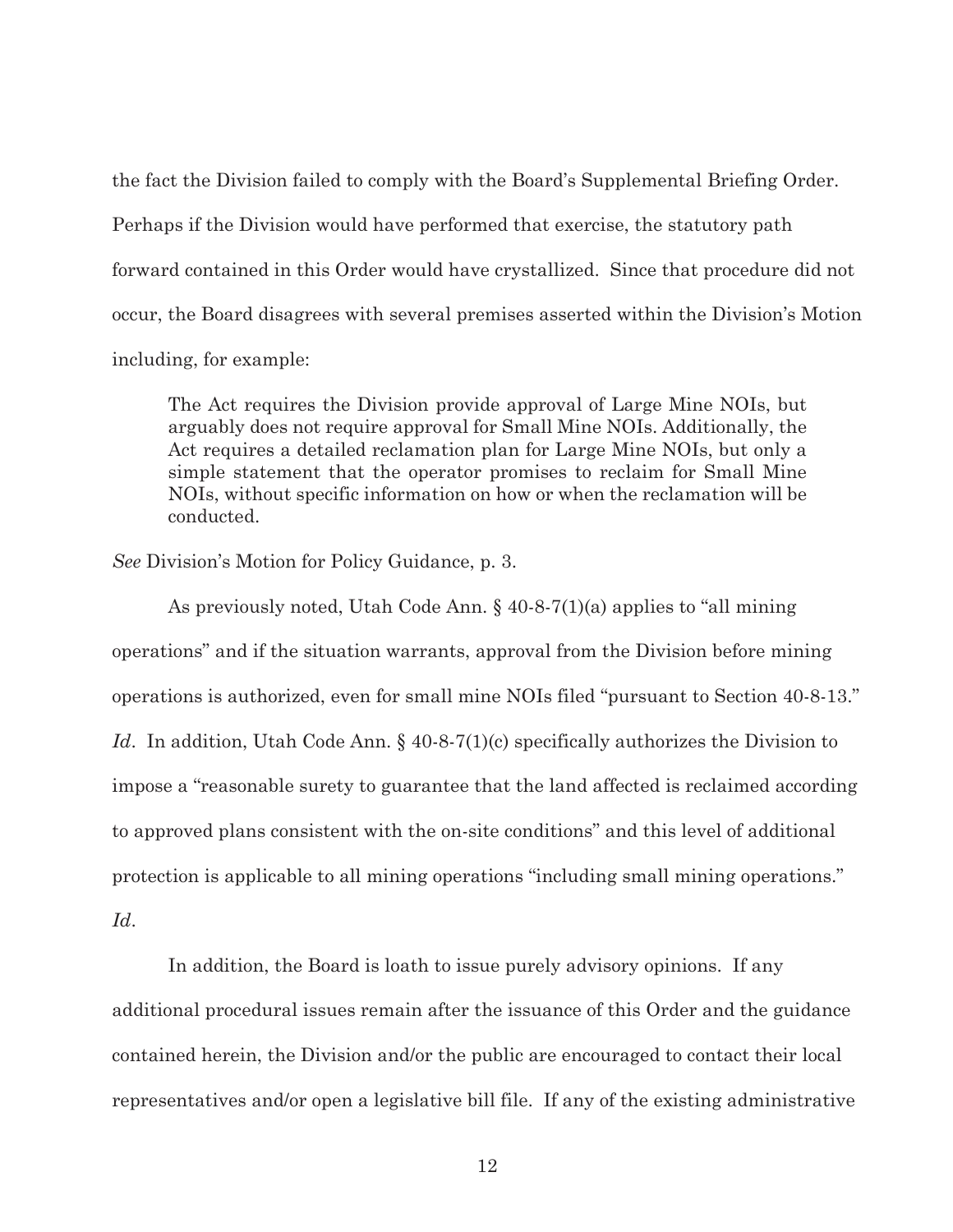rules need to be revised, then stakeholder engagement should be obtained and the process under Utah's Administrative Rulemaking Act should be followed. The Board is statutorily authorized to ensure that responsible mining operations occur in the state of Utah. The Board is not statutorily authorized to prevent mining operations based on seemingly speculative and/or arbitrary classifications.

### **ORDER**

 Based on the analysis contained herein, and for good cause shown, it is hereby **ORDERED**:

1. That Tree Farm and the Division's Stipulated Motion to Dismiss is **GRANTED** with any evaluation of a re-submitted small mine NOI from Tree Farm be performed consistent with this opinion; and

2. That the Division's Motion for Policy Guidance is **DENIED** based on the statutory interpretation contained in this Order and the regulatory checks and balances currently available within the existing statutory scheme.

DATED this 23rd day of May, 2022.

**STATE OF UTAH BOARD OF OIL, GAS AND MINING**

By:

Chris D. Hansen, Chairman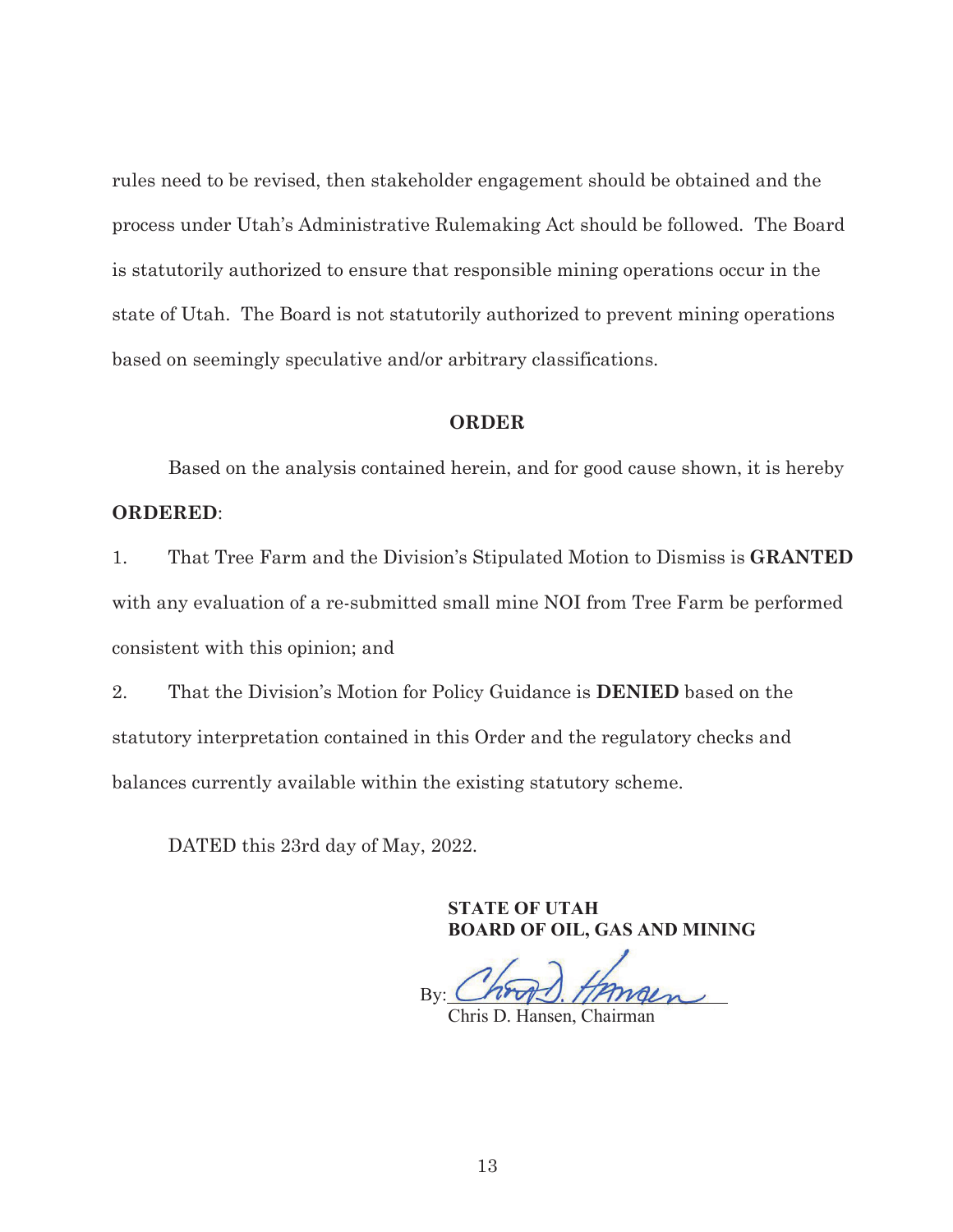## **CERTIFICATE OF SERVICE**

I hereby certify that on this 23rd day of May, 2022, I caused a true and correct

copy of the foregoing **COMBINED ORDER GRANTING STIPULATION AND** 

## **DENYING MOTION FOR POLICY GUIDANCE** for **Docket No. 2022-002 Cause**

**No. S/035/0053** to be mailed to the following:

## *Via Email:*

Stephen E.W. Hale Daniel A. Jensen Justin P. Matkin Kassidy J. Wallin Parr Brown Gee & Loveless, P.C. 101 South 200 East, Suite 700 Salt Lake City, UT 84111 Email: shale@parrbrown.com djensen@parrbrown.com jmatkin@parrbrown.com kwallin@parrbrown.com *Attorneys for Tree Farm, LLC* 

Haley Sousa Utah Attorney General's Office Natural Resources Division 1594 W. North Temple, Suite 300 Salt Lake City, UT 84116 Email: hsousa@agutah.gov *Assistant Attorney General Representing the Utah Division of Oil, Gas and Mining* 

Scott Baird, Director Public Works & Municipal Services 2001 S State Street N3-600 Salt Lake City, UT 84190-3050 Email: SBaird@SLCO.org

*Petitioner:*  Jesse Lassley Tree Farm LLC PO Box 711820 Salt Lake City, UT 84171 Email: jesse@L4development.com

Michael E. Begley Utah Attorney General's Office Natural Resources Division 1594 W. North Temple, Suite 300 Salt Lake City, UT 84116 Email: mbegley@agutah.gov *Assistant Attorney General Representing the Utah Board of Oil, Gas and Mining* 

Lupita McClenning Director of Planning & Development Greater Salt Lake Municipal Services District 2001 S State, #N 3-600 Salt Lake City, UT 84190 Email: LMcClenning@msd.utah.gov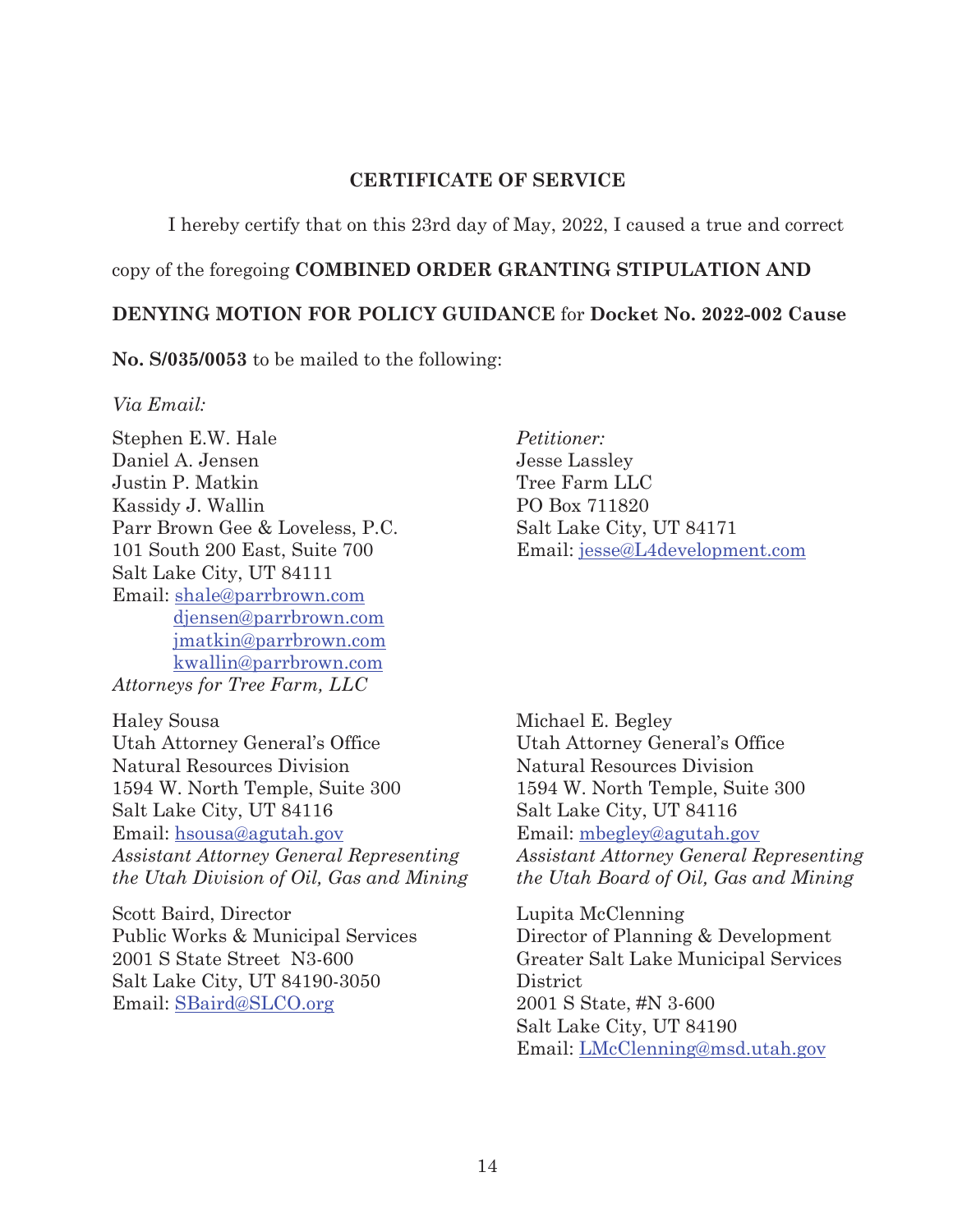Greg Baptist Stormwater Inspection Supervisor Greater Salt Lake Municipal Services **District** 2001 S State, #N 3-600 Salt Lake City, UT 84190 Email: GBaptist@msd.utah.gov

Unknown Name, Respondent Email: cargar08@comcast.net

H. Michael Keller Tanner J. Bean FABIAN VANCOTT 215 South State Street, Suite 1200 Salt Lake City, Utah 84111 Phone: 801-574-2622 Email: mkeller@fabianvancott.com tbean@fabianvancott.com *Attorneys for City of Millcreek* 

Joan Entwistle, Respondent 6169 Snowview Dr. Park City, UT Email: joan.entwistle@gmail.com

Becky Burrage, Respondent 4599 Russell St Holladay, UT 84117 Email: keithbecky@gmail.com

Craig Wallentine & the Wallentine Family, Respondent 3627 Palisade Drive Salt Lake City, UT 84109 Email: mountainstate10@gmail.com

Utah Chapter of Backcountry Hunters and Anglers, Respondent Caitlin Curry Perry Hall Email: caitlin.curry34@gmail.com phallski@gmail.com

E. Russell Vetter Laura Briefer Salt Lake City Corporation P.O. Box 145478 Salt Lake City, UT 84114-5478 Email: Rusty.Vetter@slcgov.com Laura.Briefer@slcgov.com *Attorneys for Salt Lake City Corporation*